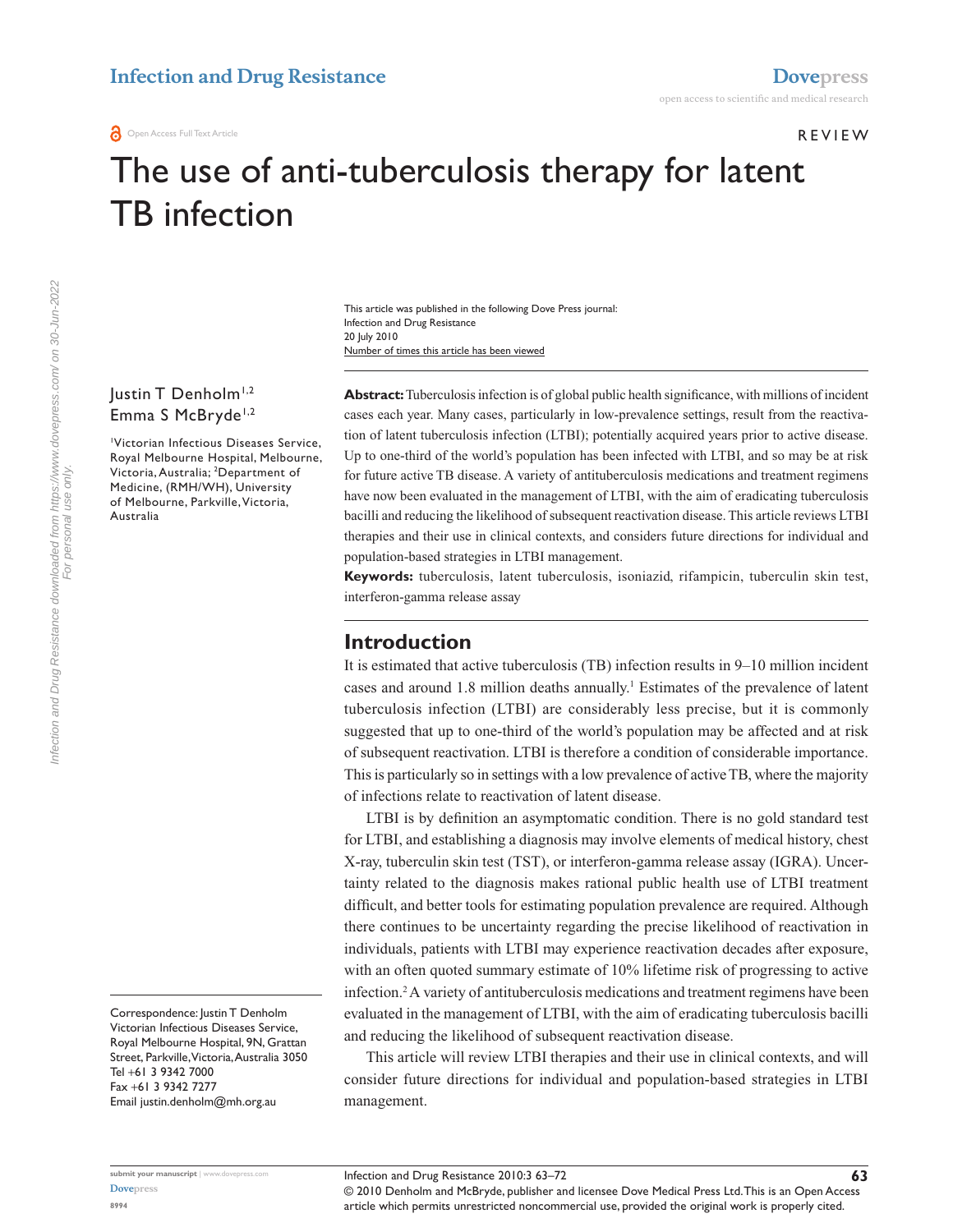## **General principles of LTBI therapy**

The antimicrobial agents used for the treatment of active tuberculosis are also those used and investigated for LTBI. However, not all medications effective against active tuberculosis are necessarily appropriate for the treatment of LTBI. Medications must be active against the latent phase of *M. tuberculosis* and be sufficiently well-tolerated for treatment of an asymptomatic condition. Preferably, they should also require little regular monitoring, sterilize mycobacteria quickly and have a high threshold to the development of microbial resistance.

Treatment of LTBI at present requires extended courses of effective antituberculosis therapy. Although strategies are being investigated to shorten the duration of these treatment regimens, it is expected that the long latent periods and slow replicative cycle of *M. tuberculosis* will mean that treatment with existing agents will continue to be relatively lengthy for the foreseeable future. Accordingly, all regimens for the treatment of LTBI currently in use require months of daily anti-tuberculosis medications. Lengthy courses of therapy in asymptomatic patients are typically associated with high rates of poor adherence and loss to follow-up, with resultant decrease in efficacy of LTBI treatment programs.<sup>3</sup> Strategies to improve adherence with therapy have included educational programs, support from pharmacists and other allied health care providers, medication alarms and reminder systems; however the establishment of effective short-course regimens are ultimately likely to provide the most benefit in this setting. $4-6$ 

In an attempt to improve compliance, intermittent dosing strategies for various LTBI regimens have been investigated, such as twice-weekly isoniazid instead of daily administration. These approaches will be reviewed in more detail below; however as a general principle, non-compliance is more likely to impact outcome if the regimen is intermittent rather than daily. Accordingly, it is recommended that all non-daily dosing schedules be administered by directly observed therapy (DOT) to ensure compliance.

Typically, antimicrobial agents for LTBI have been prescribed as monotherapy, most commonly with isoniazid or rifampicin (see below). In the setting of active tuberculosis, the use of single-medication therapy clearly leads to the development of antimicrobial resistance. For instance, when isoniazid alone was used for disease treatment, 71% of patients developed resistance after three months.<sup>7</sup> Rather than being caused by the induction of resistance in individual organisms, this is believed to be due to the selection of small numbers of naturally resistant *M. tuberculosis* organisms present at

the time of treatment. However, the low number of bacilli present in latent tuberculosis infections means that the presence of any such naturally resistant organisms is uncommon, and monotherapy is generally effective. In situations where there is a high probability of drug-resistant organisms present, such a principle does not remain reliable, and alternative strategies may be required (see below).

As LTBI itself is an asymptomatic condition, treatment is given based on the risk of future reactivation. The decision to treat, therefore, involves a weighing of the risk of therapy against benefit from reduction in reactivation for the individual patient. Such decisions will necessarily be influenced by factors that either increase risk of reactivation (such as recent contact with active tuberculosis or the impending introduction of immunosuppressive medication) or risk of serious adverse effects of therapy (such as advanced age or pre-existing hepatotoxicity). In most settings, these factors are sufficiently varied that treatment decisions must be individually considered and made, rather than being applicable to broader populations outside of limited settings.

Overall, while the effectiveness of treatment for LTBI is clear from large studies such as those described here, it is important to recognize that there remains no test or method for determining whether treatment have been effective in the individual patient. Patients therefore should be counseled that treatment success cannot be guaranteed, and symptoms consistent with active tuberculosis should be investigated appropriately even following completion of LTBI treatment.

# **LTBI in people with HIV**

Co-infection with HIV and tuberculosis is recognized as a significant issue worldwide. Although much of this awareness relates to the problems associated with active infection, the diagnosis and treatment of LTBI in people with HIV presents additional difficulties. Although HIV-positive people may be no more likely to be exposed to tuberculosis, once exposed they have considerably increased risk of progression to active disease, whether primary or secondary.8 Active tuberculosis is less likely to present in classic pulmonary forms in people co-infected with HIV, and it may be more difficult to exclude active infection than in those without  $HIV^{9-11}$ . This is problematic for the appropriate management of LTBI, as initiating therapy in the setting of unrecognized active infection may lead to treatment failure and the development of anti-tuberculosis drug resistance. For instance, one study of HIV-infected subjects in Cote d'Ivoire found that 1.9% of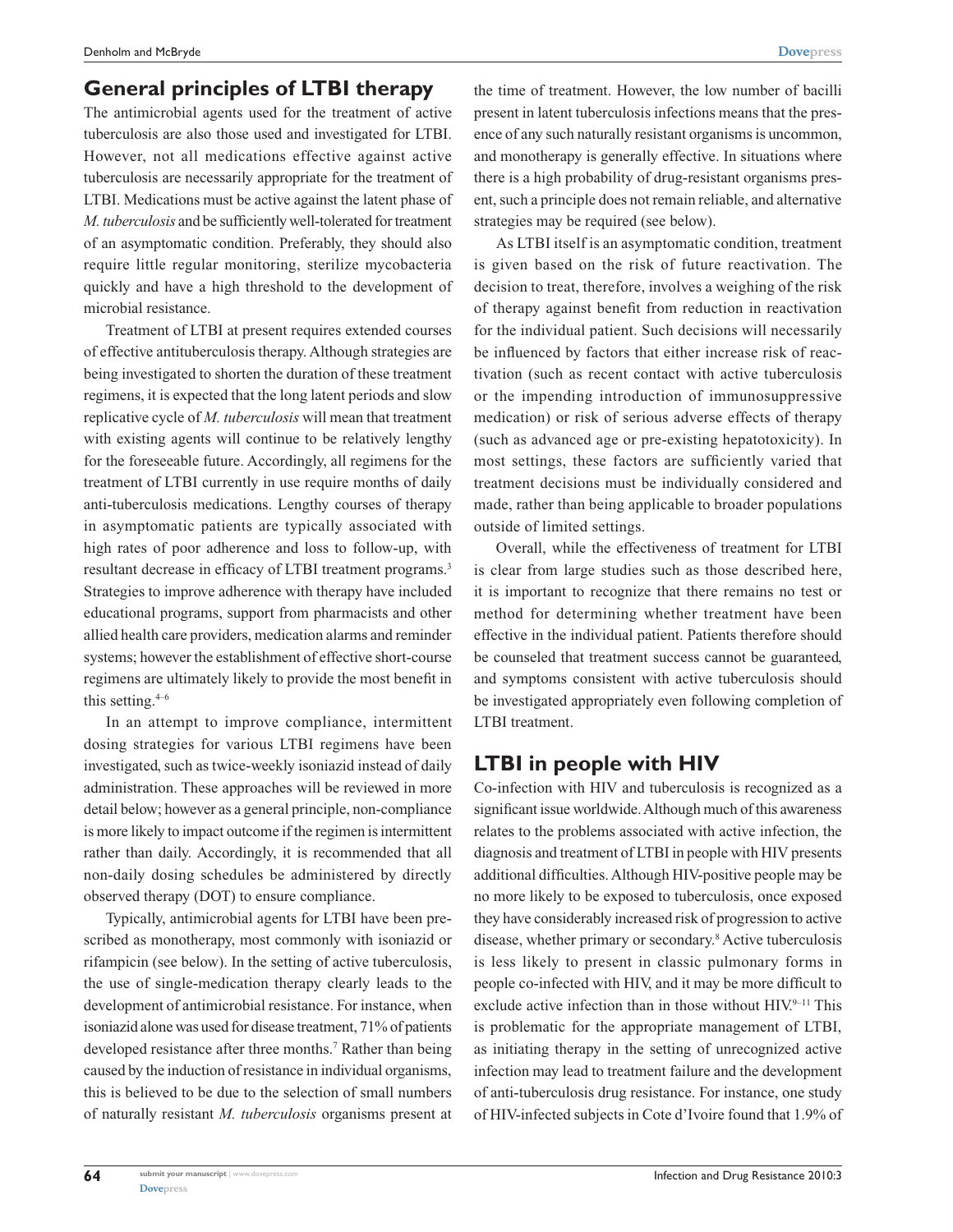enrolled subjects had active tuberculosis at baseline, despite clinical screening intended to exclude such patients.<sup>12</sup>

Interactions between antiretroviral medications and treatment for LTBI may also be an important issue in both safety and effectiveness, and is dealt with in the relevant sections below.

# **Regimens for treatment of LTBI** Isoniazid

By far the most established and widely used medication for the treatment of LTBI is isoniazid. First identified in the early 1950's, isoniazid has multiple effects on mycobacterial metabolism, including inhibition of mycolic acid synthesis.13,14 Several dosing strategies are commonly employed, with evidence for both daily self-administered therapy and supervised administration (DOT) twice weekly in some settings. A summary of current dosing recommendations from the US Centers for Disease Control and Prevention can be seen in Table 1.

Initial human trials of isoniazid preventative therapy established that prolonged therapy with isoniazid was effective in reducing subsequent active tuberculosis infections. In one of the earliest studies conducted, 800 Kenyan tuberculosis contacts were randomized to either receive 12 months of isoniazid or placebo.15 A 90% reduction in active TB diagnosis

#### **Table 1** Dosing regimens for tuberculosis

| Drug/dose                 | Frequency/<br>duration | <b>Rating (evidence)</b> |            |
|---------------------------|------------------------|--------------------------|------------|
|                           |                        | <b>HIV</b>               | <b>HIV</b> |
|                           |                        | negative                 | positive   |
| <b>Preferred Regimen</b>  |                        |                          |            |
| Isoniazid                 | Daily $\times$         | A (II)                   | A(II)      |
| Adult: 5 mg/kg            | 9 months               |                          |            |
| Children: 10-20 mg/kg     |                        |                          |            |
| Maximum dose 300 mg       |                        |                          |            |
| <b>Alternate Regimens</b> |                        |                          |            |
| Isoniazid                 | Twice weekly $\times$  | B (II)                   | B (II)     |
| Adult: 15 mg/kg           | 9 months               |                          |            |
| Children: 20-40 mg/kg     |                        |                          |            |
| Maximum dose 900 mg       |                        |                          |            |
| Isoniazid                 | Daily $\times$         | B (l)                    | C(1)       |
| Adults: 5 mg/kg           | 6 months               |                          |            |
| Maximum dose 300 mg       |                        |                          |            |
| Isoniazid                 | Twice weekly $\times$  | B (II)                   | C(1)       |
| Adults: 15 mg/kg          | 6 months               |                          |            |
| Maximum dose 900 mg       |                        |                          |            |
| Rifampin                  | Daily $\times$         | B (II)                   | B (II)     |
| Adults: 10 mg/kg          | 4 months               |                          |            |
| Children: 10-20 mg/kg     |                        |                          |            |
| Maximum dose 600 mg       |                        |                          |            |

**Notes:** Reproduced from: Centers for Disease Control and Prevention. Guide for Primary Health Care Providers: Targeted tuberculin testing and treatment of latenttuberculosis infection. CDC, 2005. Available at www.cdc.gov/tb/publications/ LTBI/intro.htm

was observed in the isoniazid intervention arm, with 17 versus 2 patients developing active infections after 1 year. Studies investigating the use of longer courses found that no significant additive benefit accrued beyond 12 months of therapy.16 Subsequent studies investigated the potential of shorter courses of isoniazid therapy, such as the large International Union Against Tuberculosis (IUAT) trial.17 This international multicenter study randomized 28,000 subjects with fibrotic pulmonary lesions to receive 3, 6, or 12 months of isoniazid treatment (previously known as isoniazid preventive therapy, or IPT) or placebo, with follow-up continued for 5 years. While 12 months of isoniazid therapy prevented the largest number cases of active tuberculosis (75% reduction from placebo; compared to 21% and 65% with 3 and 6 months, respectively), it was also associated with a higher rate of serious hepatotoxicty. The study concluded that 6 months was the optimal duration, as it prevented the greatest number of tuberculosis infections per episode of hepatitis caused. Subsequently, a re-analysis of these results suggested that amongst patients compliant with treatment, this reduction was 69% for 6 months of isoniazid and 93% for 12 months.<sup>18</sup> This analysis also reviewed additional studies and recommended that the optimal duration of treatment was likely to be '9 or 10 months', although no specific trial data was available for this duration of therapy. Nonetheless this recommendation has become widely adopted, particularly in the United States where it forms the basis for national guidelines recommending this duration.

## Isoniazid therapy in people with HIV

With widespread co-infection of HIV and TB, particularly in Sub-Saharan Africa, the effectiveness of isoniazid preventative therapy in various clinical settings with high HIV prevalence has also been explored. One placebo-controlled trial of 12 months of isoniazid in HIV-infected children has been conducted, in which HIV-infected infants in a high prevalence TB area were enrolled.<sup>19</sup> Children were predominantly not receiving highly active anti-retroviral therapy. This study was stopped early after an interim report found a significant reduction in tuberculosis diagnosis and mortality in children receiving isoniazid (8% vs 16% after a mean follow-up of 5.7 months). A follow up report on this study population suggested a very high compliance with prescribed therapy  $(>90\%)$ <sup>20</sup>

The long-term benefits of routine LTBI treatment in high prevalence settings are unknown, and further studies will be required to determine optimal strategies, including appropriate settings, duration of use and impact on drug-resistance in subsequent active tuberculosis infections. In HIV-infected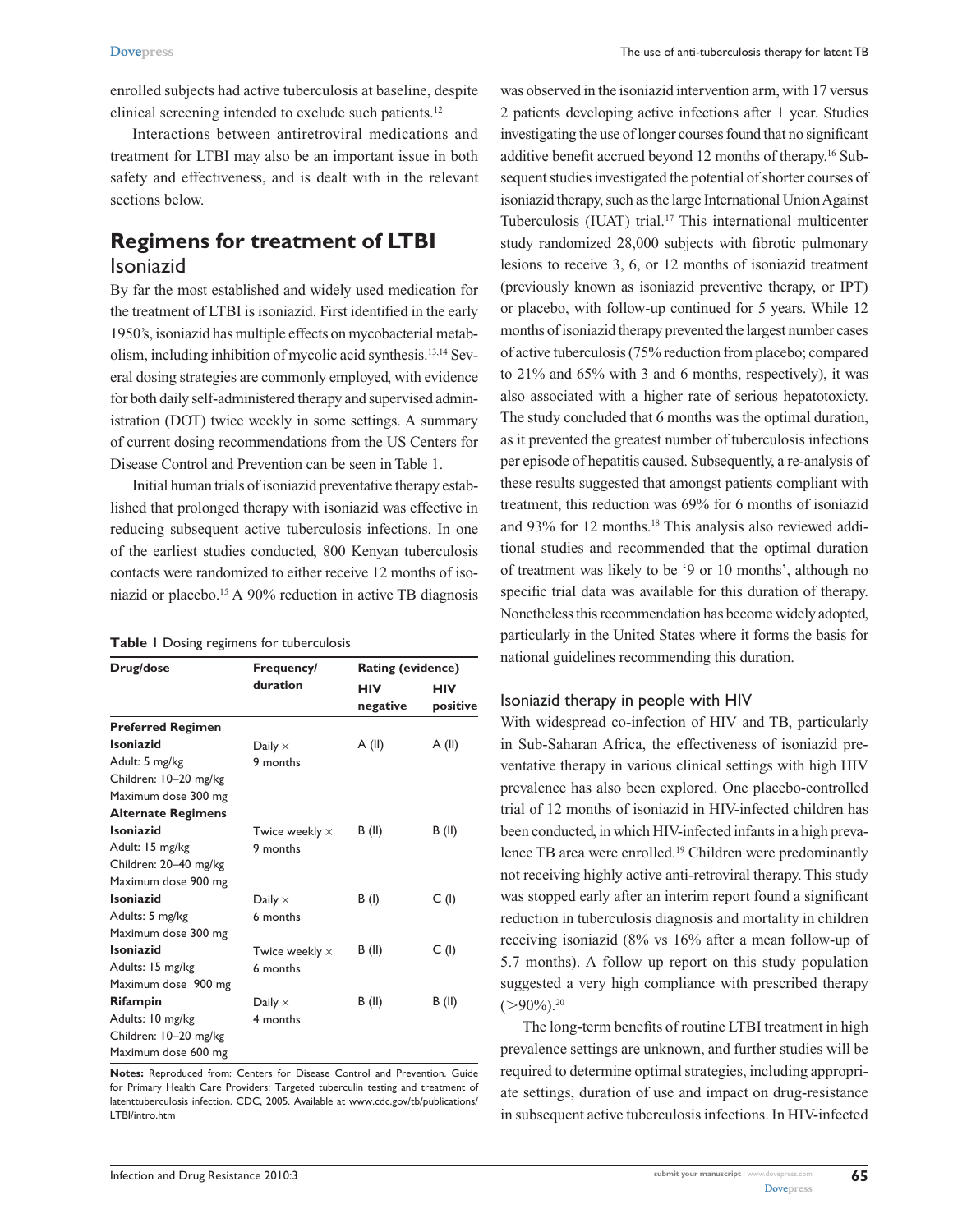adults with LTBI, meta-analysis of published studies has confirmed that isoniazid therapy is effective in preventing progression to active infection.21 This analysis of seven studies, including 4529 subjects, suggested a relative risk (RR) of 0.4 (95% confidence interval [CI]: 0.24–0.65) in those with a positive TST, while a nonsignificant reduction  $(0.84, 95\% \text{ CI: } 0.54-1.30)$  was found in those with negative baseline testing. However, other studies have shown that unselected HIV-positive populations may also benefit from LTBI therapy in areas with sufficiently high TB prevalence.<sup>22</sup> Current guidelines recommend that the HIV-positive people follow the same treatment protocols for therapy as HIVnegative people diagnosed with LTBI, with a 9-month course as optimal duration.3

#### Isoniazid treatment in children and adolescents

Isoniazid is regarded as safe in children, and is widely used for the treatment of LTBI from infancy. There is an increased rate of progression to active TB in children aged less than 5 years old, and LTBI therapy in this group is highly effective, perhaps more so than in adults. In households with active tuberculosis infection, some studies have estimated that up to 30%–40% of children under 15 years may have LTBI.<sup>23,24</sup> Several large early trials have demonstrated that the risk of progression to active disease may be reduced by up to 90% with 12-month courses of therapy.25 Accordingly, WHO guidelines recommend that all TB-exposed children in whom active infection has been excluded receive a course of treatment for LTBI, however this is not routinely provided in many developing world settings.<sup>26,27</sup>

#### Isoniazid treatment in pregnancy and lactation

Isoniazid does not have teratogenic effects in humans, and has been widely used in regimens for the treatment of active infections in pregnancy.28,29 Serious hepatotoxity has been reported during isoniazid use in pregnancy, and one retrospective analysis of cases suggested a 2.5-fold (but not statistically significant) increase in hepatotoxicty in this setting.<sup>30,31</sup> Treatment for LTBI in pregnancy is sometimes deferred until after delivery for this reason, as pregnancy *per se* does not influence the risk of TB reactivation.32 However, an evaluation of various strategies has concluded that treating LTBI during pregnancy with isoniazid would be cost effective and improve overall outcomes, with increased hepatotoxicty more than offset by decreased tuberculosis infections.<sup>33</sup> Guidelines generally support treatment of LTBI in pregnancy with isoniazid as the preferred option where there is high risk of reactivation, with close monitoring of liver function tests recommended.<sup>3</sup>

Small amounts of active drug are present in breast milk when isoniazid is used in lactating women, in insufficient amounts for the treatment of LTBI in infants.<sup>3</sup> No adverse effects on infants have been reported, however it is recommended that pyridoxine be given to breastfeeding infants when isoniazid is used in this setting.<sup>34</sup>

#### Adverse effects and tolerability

A number of large studies and reviews of isoniazid monotherapy have concluded that the incidence of serious hepatitis ( $ALT > 5$  ULN) in young, previously well patients is between 0.1%–0.56%, a figure adopted by the American Thoracic Society for formulation of guidelines and recommendations.35–37 However, when routine liver function testing is performed throughout isoniazid therapy, discontinuation of medication occurs in around 4%–10% of patients due to abnormal results.38–40 In a recent randomized trial, for instance, discontinuation due to serious hepatotoxicity was reported in 3.8% of patients.40 Patients in this study included those at higher risk of side effects, including abnormal baseline LFT and those aged  $>35$ . The discordance between these liver function test results and clinical syndromes seen in various studies has led to recommendations against routine liver function testing during LTBI treatment in low risk patients, particularly those aged  $\leq$ 35 with normal baseline liver function.<sup>41</sup>

Peripheral neuropathy has been recognised in association with isoniazid preventive therapy since its inception.<sup>42</sup> Isoniazid leads to neuropathy by competitively inhibiting the metabolic activity of pyridoxine, an activity that can be overcome in at-risk patients through the co-administration of pyridoxine supplementation. A genetic basis for this toxicity has been identified in variable acetylation of isoniazid between individuals, although malnutrition may also play a role in increasing neuropathy risk.<sup>43</sup> Co-prescription of other neurotoxic agents such as stavudine (D4T) or didanosine should be avoided due to increased rates of peripheral neuropathy.44 Unlike the treatment of active tuberculosis, treatment regimens for LTBI are not usually supplemented by pyridoxine, but it may be considered in high-risk groups, including those with pre-existing neuropathy or additional risk factors for its development (eg, HIV, diabetes, malnutrition or use of other neurotoxic medications).3

#### Isoniazid resistance

High prevalence tuberculosis regions worldwide have reported increasing rates of isoniazid resistance, with the resulting potential for decreasing effectiveness of isoniazid-based regimens for LTBI.45 South African serial surveys of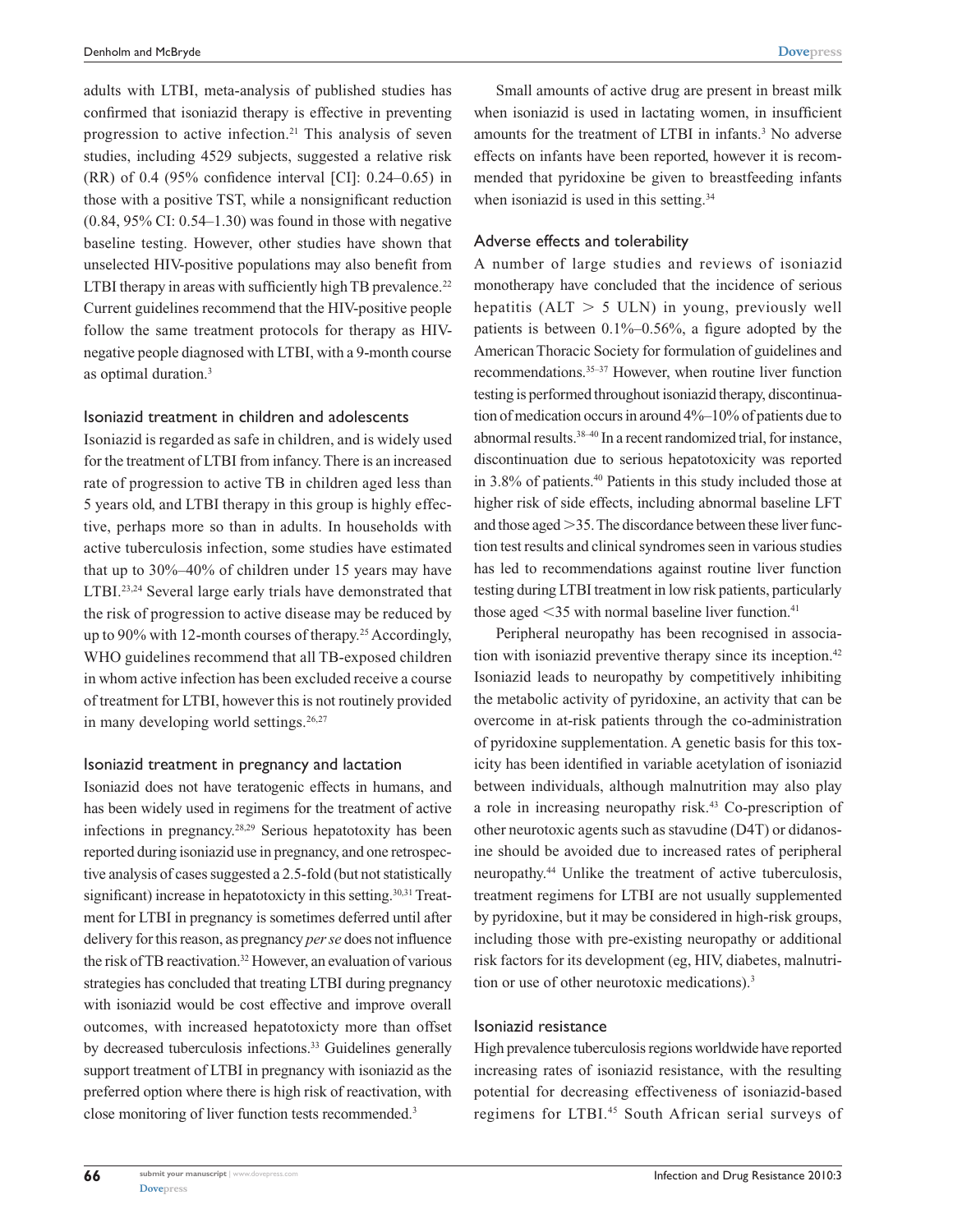antimicrobial sensitivity found an increase in isoniazid resistance from 6.9% to 12.4% in pediatric TB isolates between 1994–2005, a significant development in a treatment naïve cohort.46 In regions such as Uzbekistan and Azerbaijan, with a high proportion of treatment failure and MDR-TB transmission, reported isoniazid-resistance is as high as  $40\%$ –49%.<sup>47</sup> Clearly in settings such as these, the effectiveness of isoniazid treatment will be considerably reduced, and alternative strategies for LTBI management are required.

# Rifampicin (rifampin)

Rifampicin acts by inhibiting bacterial DNA polymerase, and is currently recommended as second-line therapy for LTBI, or for use where the index case is known to be infected with isoniazid-resistant tuberculosis.3

Rifampicin has been regarded as an attractive option for LTBI treatment due to the possibility of shortening duration of therapy, as was seen when the medication was introduced into treatment of active tuberculosis. The only randomized trial of rifampicin monotherapy for LTBI compared 3 months of rifampicin with 6 months of isoniazid therapy in patients with silicosis, and concluded that they were equivalent in effectiveness.48 A further retrospective study including 49 people exposed to isoniazid-resistant tuberculosis found that none progressed to active disease a mean 26 months after LTBI therapy with rifampicin monotherapy; however duration of therapy was nonstandardized and often prolonged, with a mean duration of more than 6 months.<sup>49</sup> In light of the probable increased effectiveness of 9 month courses of isoniazid over 6 month courses, subsequent adult studies have favored treatment regimens longer than 3 months, usually 4-month courses of rifampicin.<sup>50</sup> No study, however, has directly compared the effectiveness of 4 months of rifampicin against 9 months of isoniazid for the prevention of active tuberculosis; a key requirement if this regimen is to be used more widely in the future.

#### Rifampicin therapy in people with HIV

Rifampicin monotherapy for LTBI has not been studied in HIV-positive cohorts, with some authorities citing concerns about unrecognized active disease and the potential for development of rifampicin resistance.<sup>51</sup> Rifampicin also interacts with a number of common antiretroviral medications such as efavirenz, and in particular rifampicin-containing regimens should be avoided in patients being treated with protease inhibitors (PI), as enzyme induction may lead to sub-therapeutic levels of PI and increased rifampicin toxicity.52 Pharmacokinetic studies have suggested that PI

boosted with ritonavir may still achieve acceptable serum levels however there has been no evaluation of LTBI therapy in this context, and rifampicin monotherapy is not recommended.53

#### Rifampicin in children and adolescents

Rifampicin is recommended as an alternative to 9 months of isoniazid for children. Typically, 4–6 month durations are recommended, with no studies directly comparing the two regimens. In one series, 157 adolescent patients exposed to isoniazid-resistant index cases of tuberculosis were treated with a 6-month course of rifampicin, with no progression to active disease observed over a 2-year follow-up period.<sup>54</sup>

## Rifampicin in pregnancy and lactation

There are no controlled studies of rifampicin in pregnancy, and retrospective reviews are divided regarding any increased risk of congenital malformations.32 Use of rifampicin for latent tuberculosis is not recommended in pregnancy, although it has been used widely in the treatment of active tuberculosis in this context.3 Rifampicin is also present in breast milk, at low concentrations that are considered safe for infants, but nontherapeutic.<sup>55</sup>

## Adverse effects and tolerability

The adverse effects of rifampicin have been compared with isoniazid in a recent international randomized trial.<sup>40</sup> Patients diagnosed with LTBI  $(n = 847)$  were randomized to receive either 4-month courses of rifampicin or 9 months of isoniazid, with early cessation of enrolment due to decreased serious adverse events in the rifampicin-receiving arm. Patients prescribed isoniazid were more likely to have serious adverse events overall (4.0% vs 1.7%), with the bulk of adverse events relating to hepatotoxicity. Hepatotoxicity occurred in 0.7% of patients receiving rifampicin and in 3.8% of patients receiving isoniazid. While the number of patients found to have developed isoniazid hepatotoxicity in this study is high compared to previous investigations, this likely reflects a greater-risk patient group and represents a fair assessment of the relative toxicity of the two regimens.

# Rifampicin and pyrazinamide

Initial studies of 2-month rifampicin and pyrazinamide (2RZ) regimens evaluated its effectiveness predominantly in settings with a high prevalence of both HIV/AIDS and tuberculosis.56 The first of these studies suggested that 2RZ moderately reduced the incidence of subsequent TB infection (RR 0.58 over 1 year; 95% CI: 0.35–0.95) when compared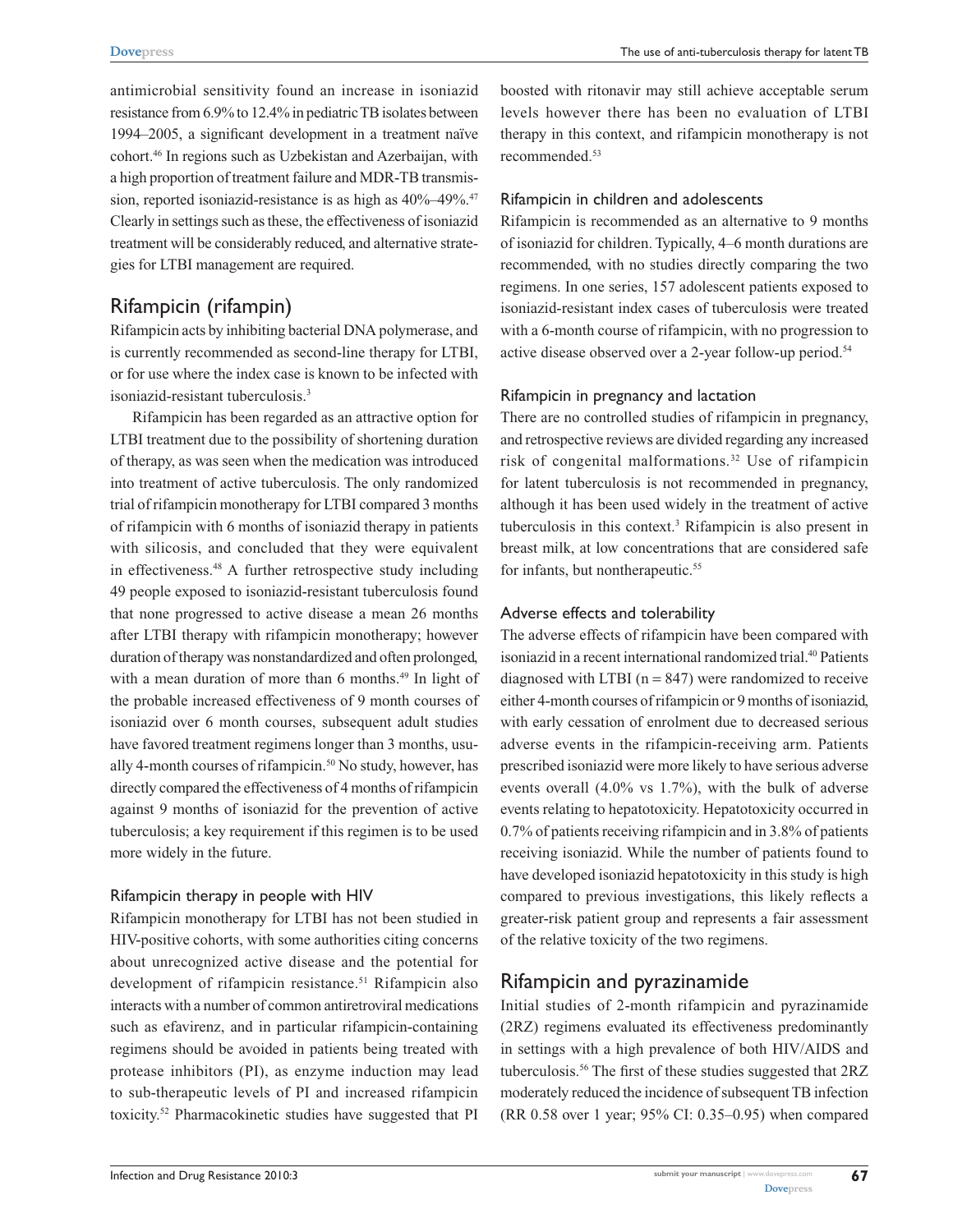**[Dovepress](www.dovepress.com)**

with placebo; reduction is somewhat less effective than a 6 month course of isoniazid. This effect waned quickly after treatment cessation, likely reflecting TB re-infection in a high prevalence setting. Subsequent studies performed in a variety of settings confirmed the effectiveness of this regimen, resulting to its adoption as an alternative recommendation for LTBI therapy.<sup>57,58</sup>

Between 2000–2002, a number of reports of increased frequency of side effects emerged, particularly hepatotoxicity requiring discontinuation of therapy.59–61 On the basis of these reports, a joint recommendation against the use of this regimen was issued in 2003 by the Centers for Disease Control and Prevention and the American Thoracic Society.62 A systematic review of LTBI treatment with 2 month rifampicin and pyrazinamide ultimately concluded that overall, drug discontinuation due to hepatotoxicity occurred in 2.0%–17.6% of HIV-negative patients and  $0\%$ –9.5% in patients with HIV co-infection.<sup>51</sup> Accordingly, this regimen is no longer recommended in international guidelines.

## Isoniazid and rifampicin

Three or four month courses of isoniazid and rifampicin were at least equivalent to 9 months of isoniazid alone in one randomized controlled trial in children  $\leq$  15 years old.<sup>63</sup> In this study, 926 children diagnosed with LTBI were randomized to either a short course or standard isoniazid regimen, and followed for a minimum of 3 years post-treatment. Greater compliance (78%–89% vs 65.5%) was seen in children prescribed short course regimens.

Subjects who received short course therapy were also found to have less radiologic change suggesting active disease during follow up (11% vs 24%); however, no child from either group experienced a clinically and microbiologically diagnosed episode of active tuberculosis. 6% of children who received isoniazid therapy developed transient increases in liver enzymes, which was seen in 1.2% of short-course recipients. No patient from either group experienced severe hepatotoxicity or required treatment cessation for adverse effects.

# Isoniazid and rifapentine

The combination of isoniazid and rifapentine has been of recent interest in the treatment of LTBI. Rifapentine is a long-acting rifamycin that has been used successfully as a weekly dose in the continuation phase of treatment for active TB, and has been shown in animal models to be effective against latent TB.64–66 Reviews of its use in the treatment of active tuberculosis suggest that it is generally

Weekly isoniazid (900 mg) and rifapentine (900 mg) for 12 weeks has been compared to daily rifampicin and pyrazinamide in household contacts of pulmonary TB.<sup>68</sup> Contacts treated with weekly dosing were less likely to develop hepatotoxicity (1% vs 10%). However, this regimen may have been slightly less effective, with active TB infections occurring at a rate of 0.5 per 100 patient-years in the weekly dosing regimen versus 0.2 in the daily rifampicin and pyrazinamide group. This difference was not statistically significant, and both groups experienced substantially less active disease than expected from local background rates of 4% annually.<sup>69</sup> The combination of rifapentine and moxifloxacin has not been evaluated in humans, however it demonstrated equal efficacy with rifapentine and isoniazid in a mouse model of LTBI.70

Rifapentine appears to be a well-tolerated medication, with potential for shortening courses of LTBI therapy. Further investigation is required into the comparative effectiveness of intermittent rifapentine-containing regimens, and the potential for development of multidrug resistance during therapy.

# **Treatment of suspected multidrugresistant latent tuberculosis**

As reviewed above, the considerable bulk of therapies investigated for the treatment of latent TB infection are intended for infections with isolates sensitive to first-line tuberculosis medications. However, with an increasing global burden of multidrug-resistant tuberculosis (MDR TB), the presumption of infection caused by drug-sensitive TB isolates may not be justified in some clinical settings. Most commonly, this relates to people known to have been significantly exposed to a source of sputum smear-positive MDR TB. However, where patients are epidemiologically likely to have acquired LTBI in settings with very high prevalence of MDR TB it may also be questioned whether treatment of latent infection should include the possibility of multidrug-resistance *de novo*. It has been suggested that latent MDR TB may be less likely to reactivate than infection caused by drugsusceptible organisms, a finding supported by notification data in at least one national surveillance program.71,72 It is presently difficult to quantify the likelihood of reactivation MDR TB, however, and the consequences of developing active infection are significant.

Evidence for treatment of LTBI in such settings is limited. A systematic review of this area identified two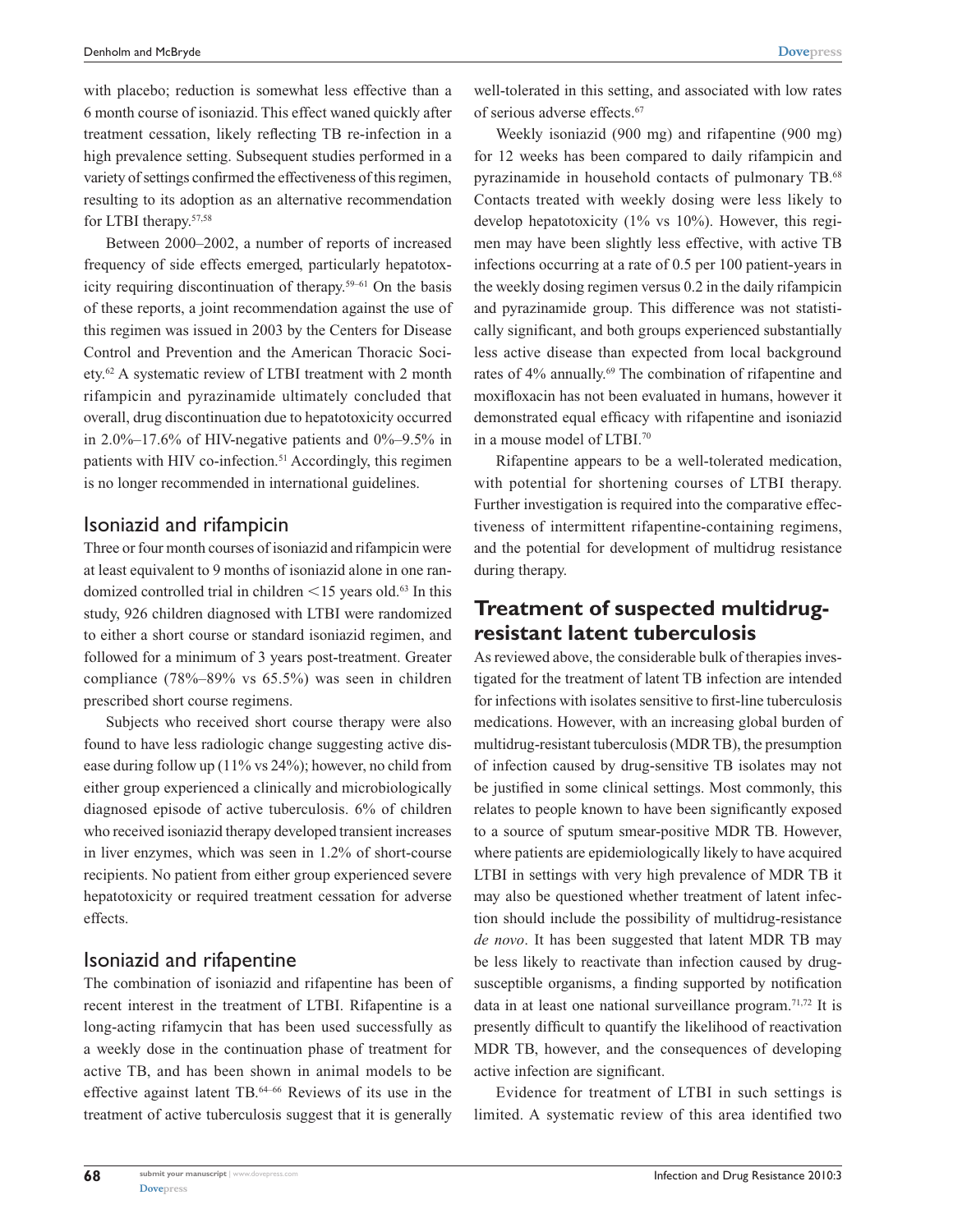nonrandomized studies considering the effectiveness of LTBI treatment in contacts of known MDR TB index cases.<sup>73</sup> One prospective study individualized medications included in the treatment regimen based on the sensitivity testing results from the household contact. Medications prescribed included high-dose isoniazid (15–20 mg/kg), ethambutol, ofloxacin and ethionamide. From 105 children with household contact, 41 received individualized therapy. During a 30-month follow-up period, 2 of 41 (5%) developed active TB infection, compared with 13 of the 64 (20%) who had not received chemoprophylaxis. A further study retrospectively evaluated the impact of high-dose isoniazid preventive therapy on close contacts of index patients with MDR TB.<sup>69</sup> A 6-month course of 400 mg/day of isoniazid was initiated for 45 contacts of index patients with tuberculosis, with two contacts subsequently developing active TB. Both of the breakthrough contacts had MDR-TB, as did their index cases. More recently, individualized regimens for treating LTBI have also been used by the US Centers for Disease Control in the setting of MDR-TB outbreaks in Micronesia, although little data has yet been reported regarding effectiveness.<sup>74</sup> By contrast, on the basis of limited available evidence, the WHO does not recommend the use of second-line agents for treating LTBI.26

Even in settings where rates of active MDR TB are extremely high, such as countries of the former Soviet Union, it is unlikely that the routine use of second-line antituberculosis medications for LTBI will be justifiable given the risks of subsequent re-infection and contributing to further drug resistance. However, individualized treatment regimens may be considered in patients based on sensitivity testing in contact isolates and personal risk/benefit considerations.

# **Cost-effectiveness**

The relative cost-effectiveness of various regimens for treatment of LTBI has been evaluated in several recent studies. Ziakas and Mylonakis compared nine months of daily isoniazid with 4 months of daily rifampicin using meta-analysis of 3586 published patients in four head-to-head trials.75 They conclude that rifampicin therapy is associated with significantly decreased discontinuation rates (RR 0.53; 95% CI: 0.44–0.63), hepatotoxicity (RR 0.12; 95% CI: 0.05–0.3) and decreased cost (USD 972.20 vs 1062.50) than 9 months of isoniazid. However, the difference in cost in this analysis was heavily influenced by the use of laboratory testing, which assumed monthly testing of liver function and complete blood counts in all patients. Such testing is arguably unnecessary in low risk patients with normal baseline investigation, and may result in unwarranted discontinuation of therapy due to mild abnormalities.76 Due to higher cost of rifampicin medication, cost-effectiveness comparison would favor isoniazid if monthly testing were not performed. Nonetheless, frequent laboratory testing is performed in many countries, and this analysis suggests the superior cost-effectiveness of rifampicin under such conditions. A second analysis of cost-effectiveness used a mathematical model that included broader societal and health care costs in the analysis, and also suggested that rifampicin was more cost-effective than isoniazid based regimens.<sup>77</sup> Both studies highlight the benefits associated with shorter courses of effective LTBI therapy, and suggest that improved completion rates are likely to offset the higher medication cost of rifampicin.

# **Novel and emerging therapies**

Currently, a number of novel pharmacologic agents with activity against *M. tuberculosis* are in various phases of development.<sup>67</sup> Several of these medications have begun preliminary assessment in animal models of LTBI, including moxifloxacin and PA-824(70). Although most novel agents have not been directly assessed in the treatment of LTBI, a larger spectrum of available agents will provide greater options for tuberculous therapy and may yield new possibilities for LTBI treatment.

Ultimately, it would be advantageous if LTBI could be treated with a different class of drug from those used for active tuberculosis, reducing concerns regarding the uncertainty of drug resistance patterns in patients with LTBI, as well as limiting the possibility of resistant active TB following failed therapy.

# **Non-pharmacological therapies**

Finally, the future potential for non-drug treatments for eradication of LTBI, particularly vaccines and other immunotherapies, remains to be fully explored. Vaccines against tuberculosis have been most often conceived as tools for preventing establishment of latent disease or the subsequent emergence of active infection, however more recently there has been interest in the development of vaccines that augment eradication of LTBI.<sup>78,79</sup> The existing BCG vaccine has a moderate capacity for reducing active infection rates, but no role in post-exposure management of LTBI.<sup>80–82</sup> However, several novel DNA and subunit vaccines have demonstrated some promise in animal models. One study in a murine LTBI model found that therapeutic DNA vaccination had no effect on reactivation, but when used in conjunction with moxifloxacin treatment augmented its bactericidal effects.<sup>70</sup> An alternative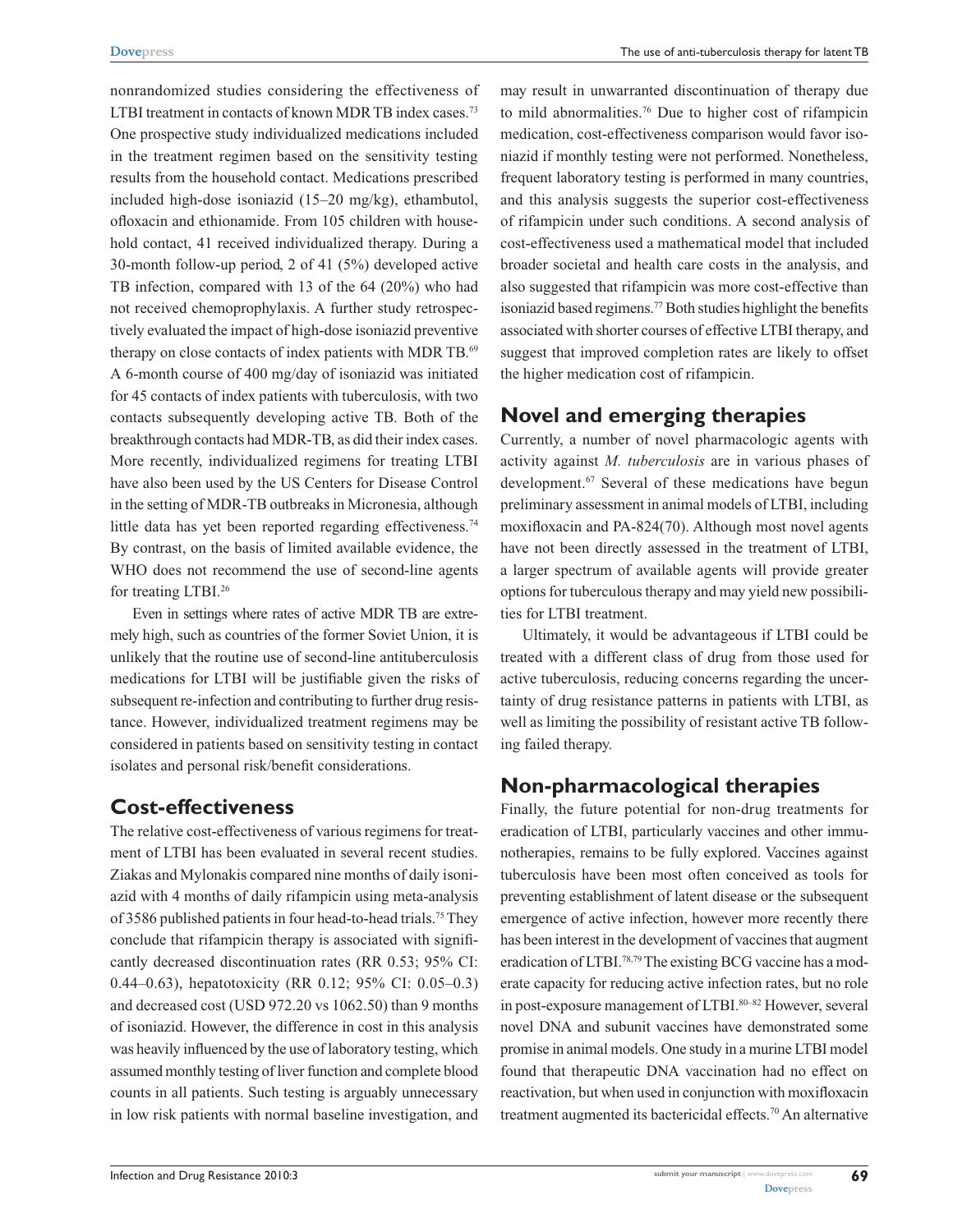therapeutic vaccine, RUTI, involving liposomally delivered fragmented *M. tuberculosis* cells, has also been shown to enhance the effect of short-course chemotherapy in animal models, with ongoing clinical trials continuing.<sup>83,84</sup> Effective vaccines against the latent phase of tuberculosis infection would be a welcome adjunct to LTBI management but remain distant from clinical use at present.

Non-vaccine immunotherapy has perhaps been considered more frequently in non-tuberculous mycobacterial infections, however may be of benefit in TB also, particularly in the setting of extensively drug-resistant infection.<sup>85</sup> Investigations into intravenous immunoglobulin (IVIg) and 16α-bromoepiandrosterone (HE2000) have shown antituberculosis effect, while adjunctive therapy with thalidomide analogue CC-3052 enhances mycobacterial clearance.<sup>85-88</sup> One small study suggested that adjunctive IL-2 may reduce the duration of smear-positivity during treatment of pulmonary TB, however a subsequent RCT did not confirm this finding.<sup>88,89</sup> GM-CSF increases phagocytosis of non-tuberculous mycobacteria, and has also been shown to reduce mycobacterial persistence in a murine lung model.<sup>90,91</sup> Overall, trials of immunotherapy have so far largely concentrated on animal models of active infection however they may have a future role in shortening LTBI treatment regimens when used as adjunctive therapy.

## **Summary**

Current LTBI therapy is limited by long courses of treatment with concomitant poor adherence, side effects, and uncertain effectiveness in the individual patient. Moreover, the effectiveness of strategies for treating latent tuberculosis may be potentially threatened in many areas by rising rates of drug resistance. To optimize LTBI management in the future, effective short course therapies must be further investigated and instituted, particularly with randomized studies comparing 9 months of isoniazid therapy against alternative regimens.

Further research and clinical experience in the management of MDR-LTBI is imperative, and will become increasingly important in the future. As rates of active tuberculosis infection fall worldwide, appropriate diagnosis and management of LTBI become increasingly important, particularly in countries that have already achieved low prevalence of active disease.

Finally, refinement in epidemiologic approaches to understanding LTBI prevalence and reactivation will be important for translating individual treatment programs into the planning and assessment of effective public health strategies.

## **Disclosure**

The authors report no conflicts of interest in this work.

## **References**

- 1. World Health Organization. Global tuberculosis control: a short update to the 2009 report. 2009. Available from: http://www.who.int/tb/publications/global\_report/2009/update/en/. Accessed March 1, 2010.
- 2. Tufariello J, Chan J, Flynn J. Latent tuberculosis: mechanisms of host and bacillus that contribute to persistent infection. *Lancet Infect Dis*. 2003;3(9):578–590.
- 3. Cohn D, O'Brien R. Targeted tuberculin testing and treatment of latent tuberculosis infection. *MMWR Morb Mortal Wkly Rep*. 2000;4(9): 1–61.
- 4. White M, Duong T, Cruz E, et al. Strategies for effective education in a jail setting: the Tuberculosis Prevention Project. *Health Promotion Practice*. 2003;4(4):422.
- 5. Tavitian S, Spalek V, Bailey R. A pharmacist-managed clinic for treatment of latent tuberculosis infection in health care workers. *Am J Health-Sys Pharm*. 2003;60(18):1856–1861.
- 6. Hill L, Blumberg E, Sipan C, et al. Multi-Level Barriers to LTBI Treatment: A Research Note. *J Immig Minority Health*. 2008:1–7.
- 7. An Interim Report of the Medical Research Council by their Tuberculosis Chemotherapy Clinical Trials Committee. The treatment of pulmonary tuberculosis with isoniazid. *BMJ*. 1952;2:735–746.
- 8. Corbett E, Watt C, Walker N, et al. The growing burden of tuberculosis: global trends and interactions with the HIV epidemic. *Arch Internal Med*. 2003;163(9):1009.
- 9. Narain J, Raviglione M, Kochi A. HIV-associated tuberculosis in developing countries: epidemiology and strategies for prevention. *Tuberc Lung Dis*. 1992;73(6):311–321.
- 10. Manosuthi W, Chottanapand S, Thongyen S, et al. Survival rate and risk factors of mortality among HIV/tuberculosis-coinfected patients with and without antiretroviral therapy. *JAIDS*. 2006;43(1):42.
- 11. Swaminathan S, Paramasivan C, Kumar S, et al. Unrecognized tuberculosis in HIV-infected patients: sputum culture is a useful tool. *Int J TB Lung Dis*. 2004;8(7):896–898.
- 12. Danel C, Ouassa T, Moh R, et al. Screening for active tuberculosis before INH chemoprophylaxis in West African adults with high CD4 counts: inclusion phase of temprano ANRS 12136. *CROI*. 2010 Feb 16–19; Montreal, Canada.
- 13. Bernstein J, Lott W, Steinberg B, Yale H. Chemotherapy of experimental tuberculosis. V. Isonicotinic acid hydrazide (nydrazid) and related compounds. *Am Rev Tuberc*. 1952;65(4):357.
- 14. Takayama K, Wang L, David H. Effect of isoniazid on the in vivo mycolic acid synthesis, cell growth, and viability of Mycobacterium tuberculosis. *Antimicrobial Agents and Chemotherapy*. 1972;2(1):29.
- 15. Egsmose T, Ang'awa JO, Poti SJ. The use of isoniazid among household contacts of open cases of pulmonary tuberculosis. *Bull WHO*. 1965; 33:419–433.
- 16. Ewer K, Millington KA, Deeks JJ, et al. Dynamic antigen-specific T-cell responses after point-source exposure to Mycobacterium tuberculosis. *Am J Resp Crit Care Med*. 2006;174:831–839.
- 17. Thompson N. Efficacy of various durations of isoniazid preventive therapy for tuberculosis: five years of follow-up in the IUAT trial. International Union Against Tuberculosis Committee on Prophylaxis. *Bull WHO*. 1982;60(4):555–564.
- 18. Comstock G. How much isoniazid is needed for prevention of tuberculosis among immunocompetent adults? Counterpoint. *Int J TB Lung Dis*. 1999;3(10):847–850.
- 19. Zar H, Cotton M, Strauss S, et al. Effect of isoniazid prophylaxis on mortality and incidence of tuberculosis in children with HIV: randomised controlled trial. *BMJ*. 2007;334(7585):136.
- 20. le Roux S, Cotton M, Golub J, et al. Adherence to isoniazid prophylaxis among HIV-infected children: a randomized controlled trial comparing two dosing schedules. *BMC Med*. 2009;7(1):67.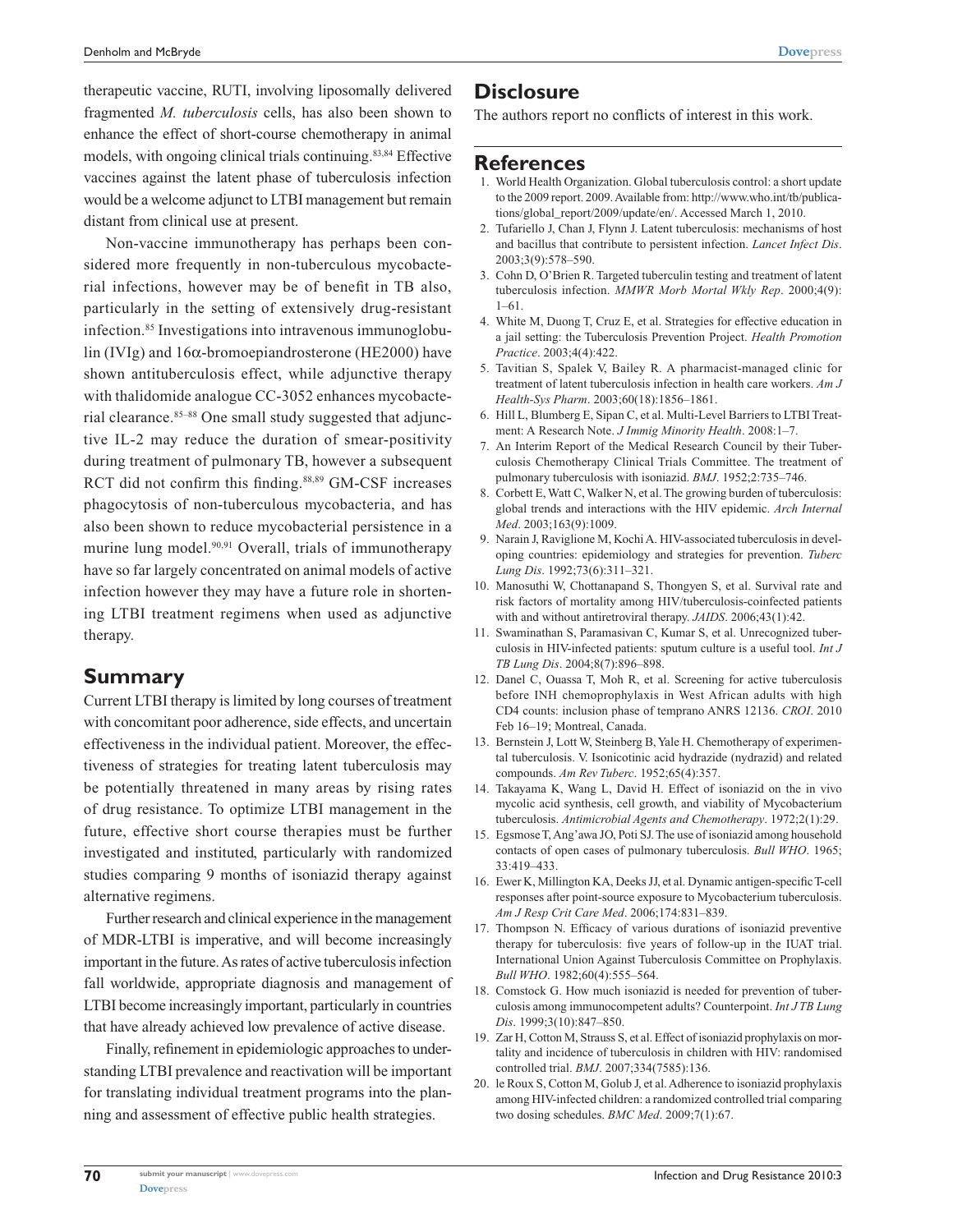- 21. Bucher H, Griffith L, Guyatt G, et al. Isoniazid prophylaxis for tuberculosis in HIV infection: a meta-analysis of randomized controlled trials. *AIDS*. 1999;13(4):501–507.
- 22. Grant A, Charalambous S, Fielding K, et al. Effect of routine isoniazid preventive therapy on tuberculosis incidence among HIV-infected men in South Africa: a novel randomized incremental recruitment study. *JAMA*. 2005;293(22):2719.
- 23. Nguyen T, Odermatt P, Slesak G, Barennes H. Risk of latent tuberculosis infection in children living in households with tuberculosis patients: a cross sectional survey in remote northern Lao People's Democratic Republic. *BMC Infect Dis*. 2009;9(1):96.
- 24. Morrison J, Pai M, Hopewell P. Tuberculosis and latent tuberculosis infection in close contacts of people with pulmonary tuberculosis in low-income and middle-income countries: a systematic review and meta-analysis. *Lancet Infect Dis*. 2008;8(6):359–368.
- 25. Mount F, Ferebee S. Preventive effects of isoniazid in the treatment of primary tuberculosis in children. *New Eng J Med*. 1961;265:713–721.
- 26. World Health Organisation. Guidance for national tuberculosis programmes on the management of tuberculosis in children. 2006. Available from http://www.who.int/child\_adolescent\_health/documents/ htm\_tb\_2006\_371/en/index.html
- 27. Zachariah R, Spielmann M, Harries A, et al. Passive versus active tuberculosis case finding and isoniazid preventive therapy among household contacts in a rural district of Malawi. *Int J TB Lung Dis*. 2003;7(11): 1033–1039.
- 28. Carter E, Mates S. Tuberculosis during pregnancy. The Rhode Island experience, 1987 to 1991. *Chest*. 1994;106(5):1466–1470.
- 29. Scheinhorn D, Angelillo V. Antituberculous therapy in pregnancy: risks to the fetus. *West J Med*. 1977;127(3):195–198.
- 30. Franks A, Binkin N, Snider D Jr, et al. Isoniazid hepatitis among pregnant and postpartum Hispanic patients. *Pub Health Rep*. 1989;104(2):151.
- 31. Millard P, Wilcosky T, Reade-Christopher S, Weber D. Isoniazid-related fatal hepatitis. *West J Med*. 1996;164(6):486–491.
- 32. Ormerod P. Respiratory diseases in pregnancy. 3: Tuberculosis in pregnancy and the puerperium. *BMJ*. 2001;56(6):494–499.
- 33. Boggess K, Myers E, Hamilton C. Antepartum or postpartum isoniazid treatment of latent tuberculosis infection. *Obstet Gyn*. 2000;96(5 Pt 1): 757–762.
- 34. Snider Jr D, Powell K. Should women taking anti-tuberculosis drugs breast-feed? *Arch Int Med*. 1984;144(3):589.
- 35. Fountain F, Tolley E, Jacobs A, Self T. Rifampin hepatotoxicity associated with treatment of latent tuberculosis infection. *Am J Med Sci*. 2009;337(5):317–320.
- 36. Nolan C, Goldberg S, Buskin S. Hepatotoxicity associated with isoniazid preventive therapy: a 7-year survey from a public health tuberculosis clinic. *JAMA*. 1999;281(11):1014–1018.
- 37. Saukkonen J, Cohn D, Jasmer R, et al. An official ATS statement: hepatotoxicity of anti-tuberculosis therapy. *Am J Resp Crit Care Med*. 2006;174(8):935–952.
- 38. Byrd R, Horn B, Solomon D, Griggs G. Toxic effects of isoniazid in tuberculosis chemoprophylaxis. Role of biochemical monitoring in 1,000 patients. *JAMA*. 1979;241(12):1239–1241.
- 39. Stuart R, Wilson J, Grayson ML. Isoniazid toxicity in health care workers. *Clin Infect Dis*. 1999;28(4):895–897.
- 40. Menzies D, Long R, Trajman A, et al. Adverse events with 4 months of rifampin therapy or 9 months of isoniazid therapy for latent tuberculosis infection: a randomized trial. *Ann Intern Med*. 2008;149(10):689–697.
- 41. Brown M, Howard E, DeAlleaume L. Are liver function tests required for patients taking isoniazid for latent TB? *J Family Pract*. 2004;53(1):63–67.
- 42. Devadatta S, Gangadharam P, Andrews R, et al. Peripheral neuritis due to isoniazid. *Bull WHO*. 1960;23:587–598.
- 43. Meyer U. Pharmacogenetics and adverse drug reactions. *Lancet*. 2000; 356(9242):1667–1671.
- 44. Denholm J, Wesselingh S. Chapter 135: Stavudine. In: Grayson ML, Mills J, editors. *Kucer's The Use of Antibiotics*. Melbourne: Hodder Arnold; 2010.
- 45. Marais B, Graham S, Cotton M, Beyers N. Diagnostic and management challenges for childhood tuberculosis in the era of HIV. *J Infect Dis*. 2007;196(S1):76–85.
- 46. Schaaf H, Marais B, Hesseling A, et al. Childhood drug-resistant tuberculosis in the Western Cape Province of South Africa. *Acta Paediatrica*. 2006;95(5):523–528.
- 47. Wright A, Zignol M, Van Deun A, et al. Epidemiology of anti-tuberculosis drug resistance 2002–2007: an updated analysis of the Global Project on Anti-Tuberculosis Drug Resistance Surveillance. *Lancet*. 2009; 368(9553):2142–2154.
- 48. Girling D, Chan S. A double-blind placebo-controlled clinical trial of three anti-tuberculosis chemoprophylaxis regimens in patients with silicosis in Hong Kong. *Am Rev Resp Dis*. 1992;145:36–41.
- 49. Polesky A, Farber H, Gottlieb D, et al. Rifampin preventive therapy for tuberculosis in Boston's homeless. *Am J Resp Crit Care Med*. 1996; 154(5):1473–1477.
- 50. Reichman L, Lardizabal A, Hayden C. Considering the role of four months of rifampin in the treatment of latent tuberculosis infection. *Am J Resp Crit Care Med*. 2004;170(8):832–835.
- 51. Sterling T. New approaches to the treatment of latent tuberculosis. *Semin Respir Crit Care Med*. 2008;29:532–541.
- 52. Burman W, Jones B. Treatment of HIV-related tuberculosis in the era of effective antiretroviral therapy. *Am J Resp Crit Care Med*. 2001; 164(1):7–12.
- 53. Moreno S, Podzamczer D, Blázquez R, et al. Treatment of tuberculosis in HIV-infected patients: safety and antiretroviral efficacy of the concomitant use of ritonavir and rifampin. *AIDS*. 2001;15(9): 1185–1187.
- 54. Villarino M, Ridzon R, Weismuller P, et al. Rifampin preventive therapy for tuberculosis infection: experience with 157 adolescents. *Am J Resp Crit Care Med*. 1997;155(5):1735–1738.
- 55. Mitrano J, Spooner L, Belliveau P. Excretion of antimicrobials used to treat methicillin-resistant *Staphylococcus aureus* infections during lactation: safety in breastfeeding infants. *Pharmacotherapy*. 2009;29(9): 1103–1109.
- 56. Mwinga A, Hosp M, Godfrey-Faussett P, et al. Twice weekly tuberculosis preventive therapy in HIV infection in Zambia. *AIDS*. 1998;12(18):2447–2457.
- 57. Halsey N, Coberly J, Desormeaux J, et al. Randomised trial of isoniazid versus rifampicin and pyrazinamide for prevention of tuberculosis in HIV-1 infection. *Lancet*. 1998;351(9105):786–792.
- 58. Gordin F, Chaisson R, Matts J, et al. An international, randomized trial of rifampin and pyrazinamide versus isoniazid for prevention of tuberculosis in HIV-infected persons. *JAMA*. 2000;283:1445–1450.
- 59. Centers for Disease Control and Prevention. Fatal severe hepatitis associated with rifampin and pyrazinamide for the treatment of latent tuberculosis infection – New York and Georgia, 2000. *MMWR*. 2001;50: 289–291.
- 60. Centers for Disease Control and Prevention. Update: fatal and severe liver injuries associated with rifampin and pyrazinamide for latent tuberculosis infection, and revisions in American Thoracic Society/ CDC recommendations – United States, 2001. *MMWR*. 2001;50: 733–735.
- 61. Centers for Disease Control and Prevention. Update: fatal and severe liver injuries associated with rifampin and pyrazinamide treatment for latent tuberculosis infection. *MMWR Morb Mortal Wkly Rep*. 2002;51:998–999.
- 62. Centers for Disease Control and Prevention. Update: adverse event data and revised American Thoracic Society/CDC recommendations against the use of rifampin and pyrazinamide for treatment of latent tuberculosis infection – United States, 2003. *MMWR Morb Mortal Wkly Rep*. 2003;52:735–739.
- 63. Spyridis N, Spyridis P, Gelesme A, et al. The effectiveness of a 9-month regimen of isoniazid alone versus 3-and 4-month regimens of isoniazid plus rifampin for treatment of latent tuberculosis infection in children: results of an 11-year randomized study. *Clin Infect Dis*. 2007;45(6): 715–722.